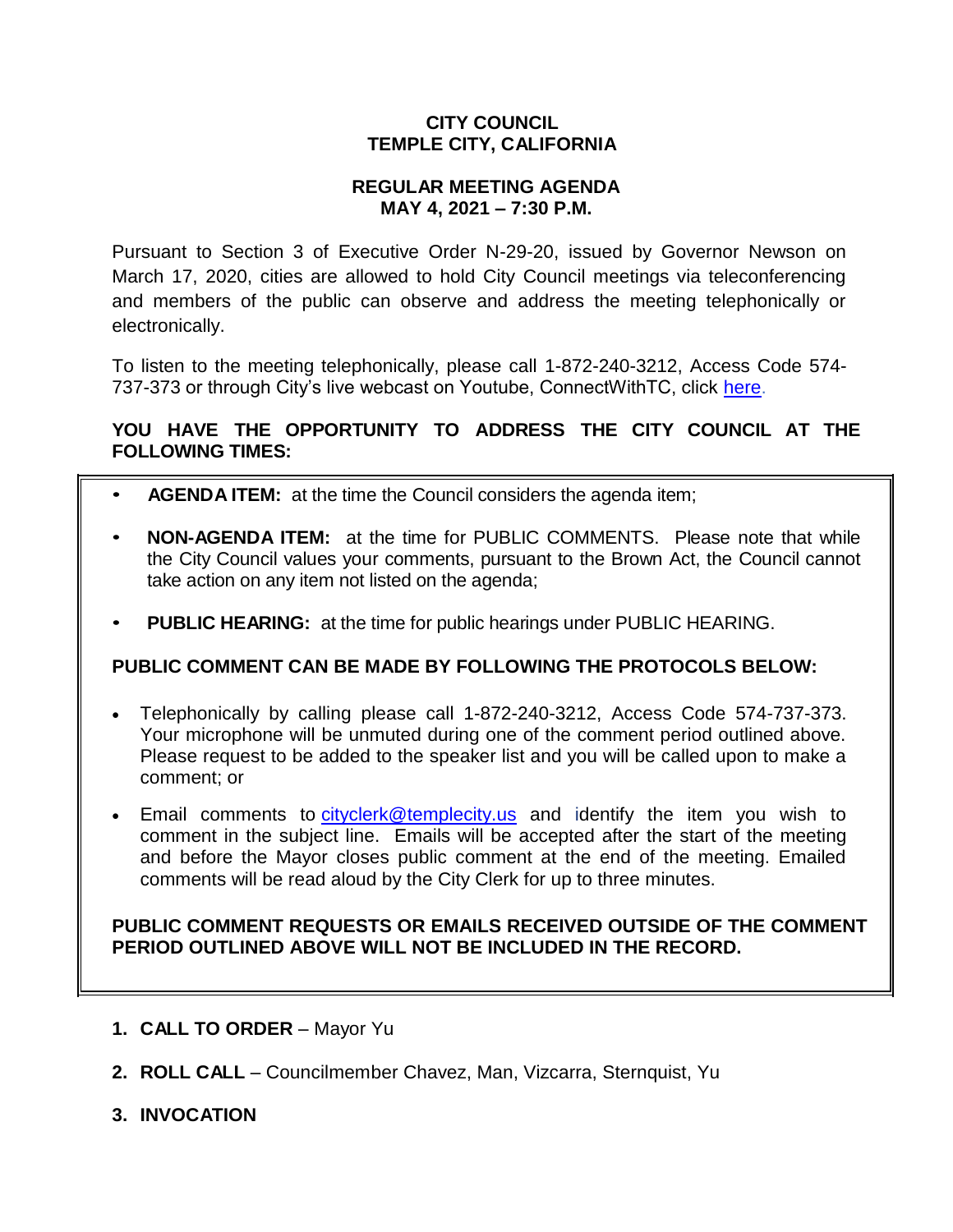City Council Agenda May 4, 2021 Page 2 of 5

## **4. PLEDGE OF ALLEGIANCE**

## **5. CEREMONIAL MATTERS – PRESENTATIONS**

- A. OLDER AMERICAN PROCLAMATION
- B. MENTAL WELLNESS PROCLAMATION

## **6. PUBLIC COMMENTS ON ITEMS NOT LISTED ON THE AGENDA**

The City Council will now hear public comments regarding items **not listed** on the agenda. The procedure to address the City Council is highlighted on the first page of this agenda. This section is limited to 30 minutes total.

### **7. CONSENT CALENDAR**

All Consent Calendar items may be approved in a single motion as recommended unless removed for further discussion. If members of the City Council or persons in the audience wish to discuss any matters listed on the Consent Calendar, please address them at this time.

Recommendation: Approve Items A through E per recommendations.

### A. APPROVAL OF MINUTES

The City Council is requested to review and approve the:

- 1. [Minutes of the Special City Council Meeting of March 31, 2021;](https://ca-templecity.civicplus.com/DocumentCenter/View/16204/CCM---2021-03-31-Sheriffs-Monthly) and
- 2. [Minutes of the Regular City Council Meeting of April 20, 2021.](https://ca-templecity.civicplus.com/DocumentCenter/View/16203/CCM---2021-04-20)

Recommendation: Approve.

## B. [SECOND READING AND ADOPTION OF ORDINANCE NO. 21-1056 AMENDING](https://ca-templecity.civicplus.com/DocumentCenter/View/16200/7B_Public-Food-Market_Staff-Report-for-Ordinance-21-1056-true_final-w-attachments)  [ARTICLE 9-1T \(SPECIAL USES\) OF THE ZONING CODE RELATED](https://ca-templecity.civicplus.com/DocumentCenter/View/16200/7B_Public-Food-Market_Staff-Report-for-Ordinance-21-1056-true_final-w-attachments) TO PUBLIC [FOOD MARKETS](https://ca-templecity.civicplus.com/DocumentCenter/View/16200/7B_Public-Food-Market_Staff-Report-for-Ordinance-21-1056-true_final-w-attachments)

The City Council is requested to adopt Ordinance No. 21-1056 which will set standards and process relating to public food markets.

Recommendation: Waive further reading and adopt Ordinance No. 21-1056 (Attachment "A"), amending Article 9- 1T (Special Uses) of the Zoning Code related to public food markets.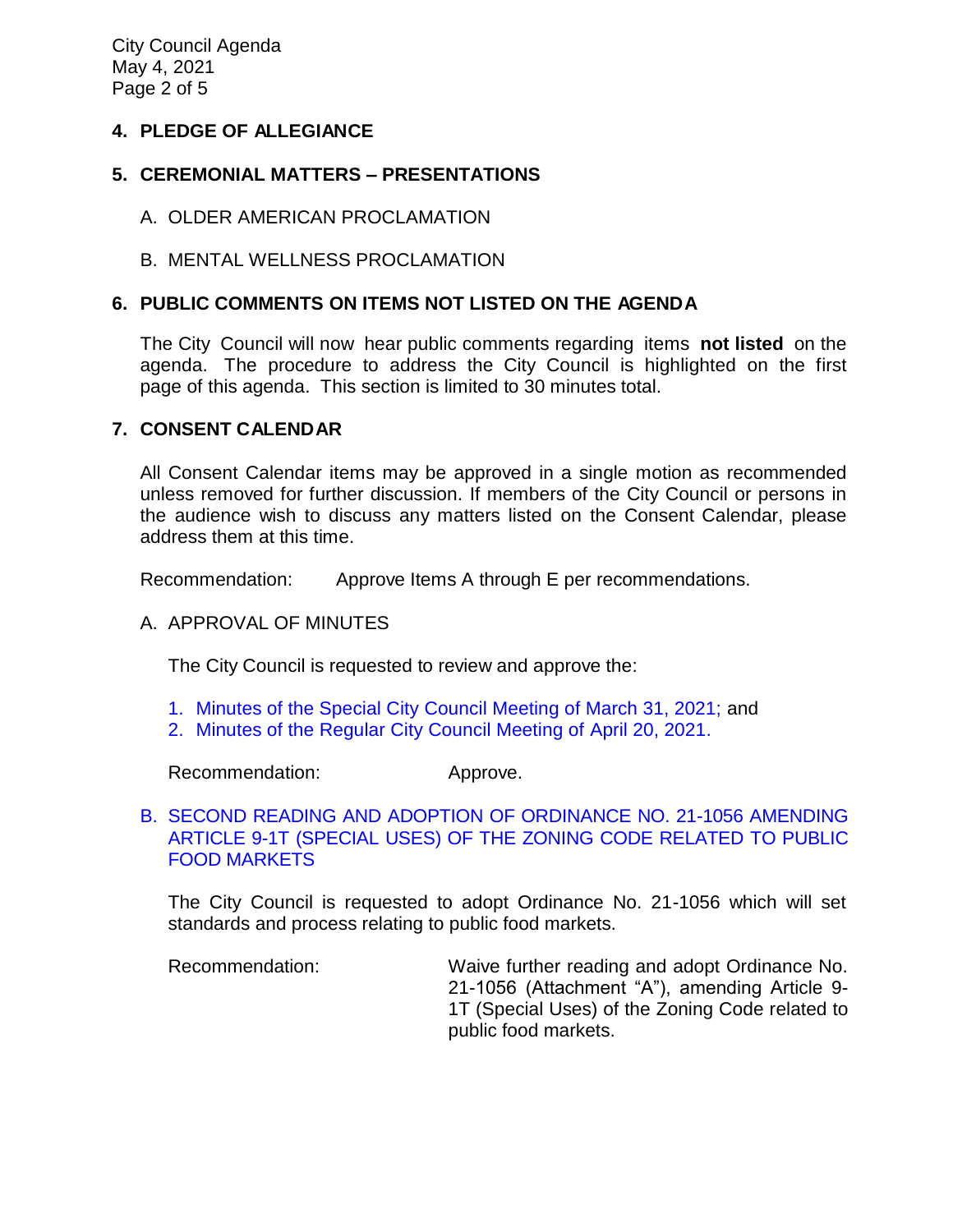### C. [SECOND READING AND ADOPTION OF ORDINANCE NO. 21-1054](https://ca-templecity.civicplus.com/DocumentCenter/View/16201/7C_CSP_Staff-Report-for-Ordinance-1054-CSP-v1-w-attachments)  [AMENDING THE CROSSROADS SPECIFIC PLAN](https://ca-templecity.civicplus.com/DocumentCenter/View/16201/7C_CSP_Staff-Report-for-Ordinance-1054-CSP-v1-w-attachments)

The City Council is requested to adopt Ordinance No. 21-1054 amending the Crossroad Specific Plan with proposed changes to tenant subdivisions, land subdivisions, requiring mixed-used development in new construction, and change to Crossroad Specific Plan policies.

Recommendation: Waive further reading and adopt Ordinance No. 21-1054, amending the Crossroads Specific Plan.

D. [ADOPTION OF RESOLUTION NO. 21-5523, DECLARING THE CITY'S](https://ca-templecity.civicplus.com/DocumentCenter/View/16202/7D_Engineers-Report_Staff-Report-LLD-Intention-to-Levy-Assessments_v3_final-w-attachments)  [INTENTION TO LEVY AND COLLECT LIGHTING AND MAINTENANCE DISTRICT](https://ca-templecity.civicplus.com/DocumentCenter/View/16202/7D_Engineers-Report_Staff-Report-LLD-Intention-to-Levy-Assessments_v3_final-w-attachments)  [ASSESSMENTS FOR FISCAL YEAR \(FY\) 2021-2022 AND ESTABLISHING THE](https://ca-templecity.civicplus.com/DocumentCenter/View/16202/7D_Engineers-Report_Staff-Report-LLD-Intention-to-Levy-Assessments_v3_final-w-attachments)  [TIME AND PLACE FOR HEARING PUBLIC OBJECTIONS](https://ca-templecity.civicplus.com/DocumentCenter/View/16202/7D_Engineers-Report_Staff-Report-LLD-Intention-to-Levy-Assessments_v3_final-w-attachments)

The City Council is required annually to accept the Engineer's Report and adopt a resolution establishing the actual Lighting and Maintenance District assessment rates that will allow the City to levy and collect the assessments.

Recommendation:

- 1. Accept the Engineer's Report for the Temple City Citywide Lighting and Maintenance District (District) for FY 2021-2022; and
- 2. Adopt Resolution No. 21-5523.

### E. [ADOPTION OF RESOLUTION NO. 21-5525](https://ca-templecity.civicplus.com/DocumentCenter/View/16207/7e_Reso-No-21-5525-050421---Warrants--Demands-FY-2020-2021---Copy) APPROVING PAYMENT OF BILLS [FOR FISCAL YEAR 2020-21](https://ca-templecity.civicplus.com/DocumentCenter/View/16207/7e_Reso-No-21-5525-050421---Warrants--Demands-FY-2020-2021---Copy)

The City Council is requested to adopt Resolution No. 21-5525 authorizing the payment of bills.

Recommendation: Adopt Resolution No. 21-5525.

#### **8. PUBLIC HEARING** – None

#### **9. UNFINISHED BUSINESS**

#### [A. FISCAL YEAR 2020-21 THIRD QUARTER FINANCIAL STATUS](https://ca-templecity.civicplus.com/DocumentCenter/View/16208/9A_3rd-Quarter-Financial-Report_Staff-Report-FY2021_v4-final-with-attachments) REPORT

Quarterly reports are presented to the City Council each fiscal year. This third quarter report provides transparency to the City's budget and finances and delivers critical data to City Council to make informed decision.

Presenter: Administrative Services Director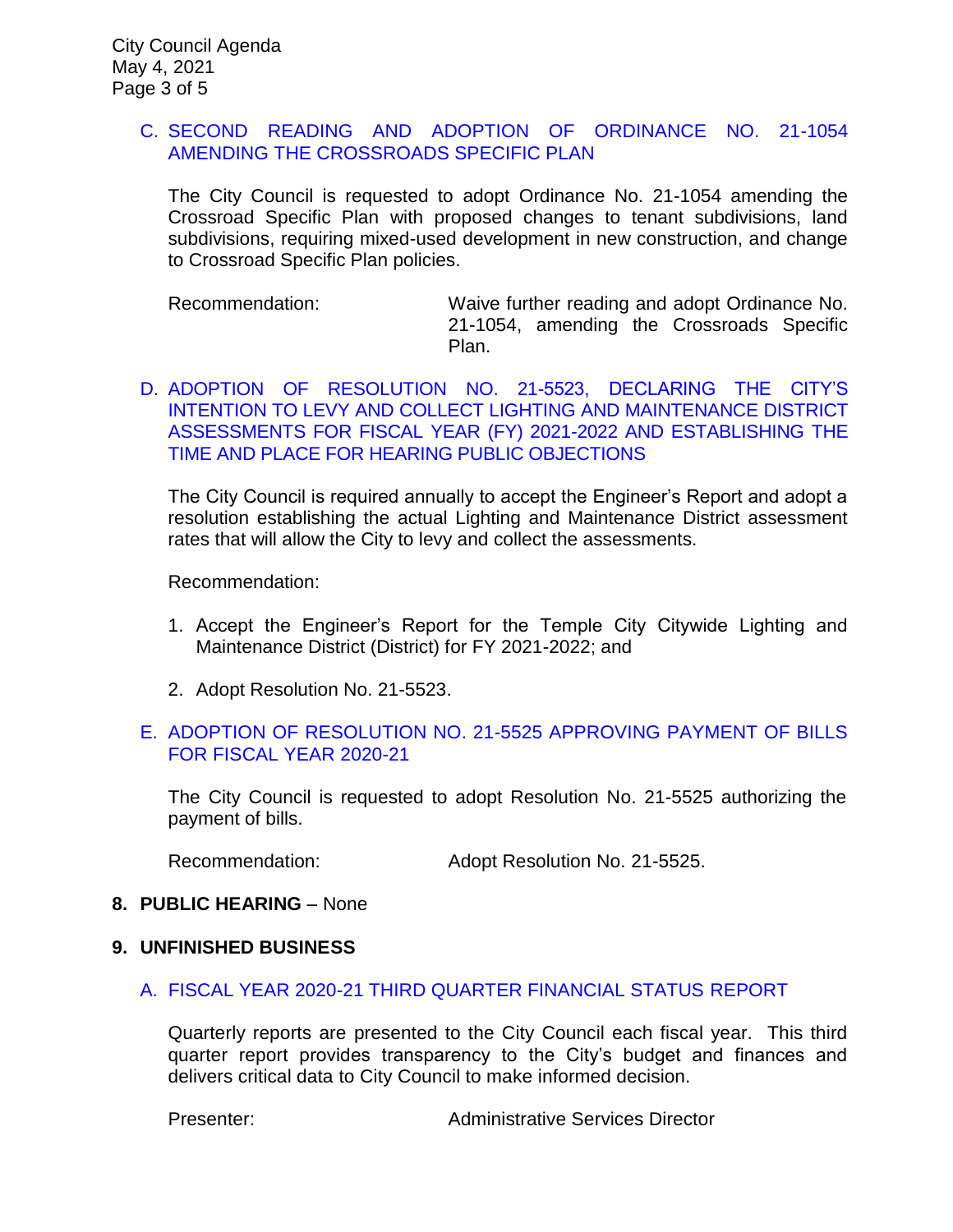City Council Agenda May 4, 2021 Page 4 of 5

Recommendation:

- 1. Receive and file the Third  $(3<sup>rd</sup>)$  Quarter Fiscal Year 2020-21 (i.e., January 2021 to March 2021) Financial Status Report and related reports; and
- 2. Approve and authorize staff to revise revenue and expenditure budget estimates as proposed.

## **11. UPDATE FROM CITY MANAGER**

# **12. UPDATE FROM CITY ATTORNEY**

- **13. COUNCIL REPORTS REGARDING AD HOC OR STANDING COMMITTEE MEETINGS**
	- A. SCHOOL DISTRICT/CITY STANDING COMMITTEE (Councilmember Man and Councilmember Chavez) – Formed 1/3/2012
	- B. LAS TUNAS DOWNTOWN REVITALIZATION STANDING COMMITTEE (Councilmember Chavez and Mayor Yu) – Formed 2/18/2014
	- C. FUTURE DEVELOPMENT OF CITY PROPERTIES STANDING COMMITTEE (Mayor Yu and Councilmember Man) – Formed 2/18/2014
	- D. AUDIT STANDING COMMITTEE (Councilmember Chavez and Mayor Yu) – Formed 7/15/2014
	- E. FACILITIES, PUBLIC WORKS, AND INFRASTRUCTURE STANDING COMMITTEE (Mayor Yu and Councilmember Man) – Formed 4/4/2017
	- F. PRIMROSE PARK ART ELEMENT AD HOC (Councilmember Vizcarra and Mayor Yu) – Formed 5/19/20
	- G. CITY BASED HOMELESS PLAN STANDING COMMITTEE (Councilmember Vizcarra and Mayor Pro Tem Sternquist) – Formed 3/16/21
	- H. CITY COMMISSIONER RECRUITMENT AD HOC COMMITTEE (Councilmember Man and Councilmember Vizcarra) – Formed 3/16/21

### **14. COUNCIL ITEMS SEPARATE FROM THE CITY MANAGER'S REGULAR AGENDA**

- A. COUNCILMEMBER CHAVEZ
- B. COUNCILMEMBER MAN